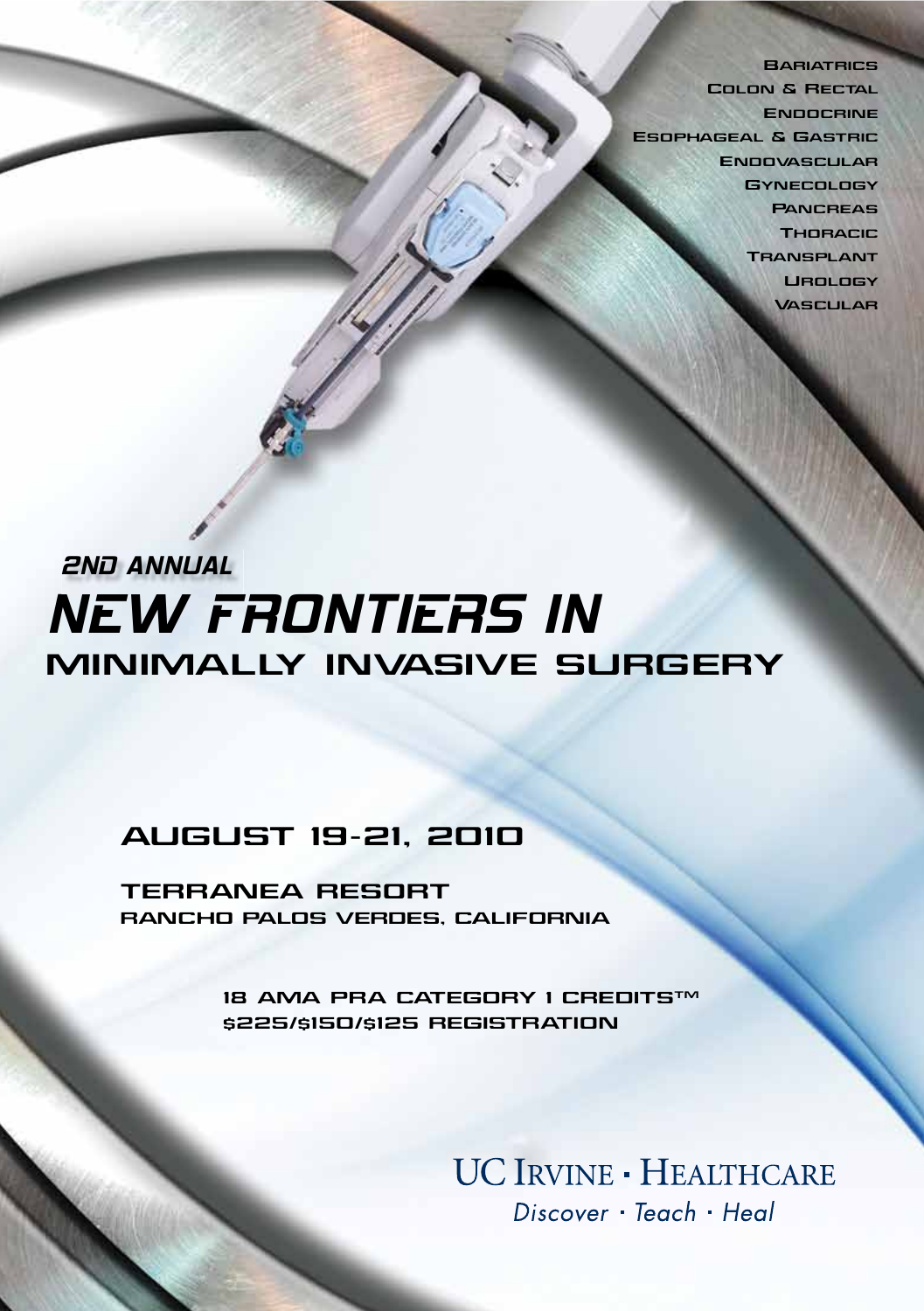

## course directors



### Michael J. Stamos, MD

Associate Director, H.H. Chao Comprehensive Digestive Disease Center Director, Colorectal Program, H.H. Chao Comprehensive Digestive Disease Center Professor of Clinical Surgery and Chair Department of Surgery



#### Ninh T. Nguyen, MD Director, Bariatric Program, H.H. Chao Comprehensive Digestive Disease Center Chief, Division of Gastrointestinal Surgery Professor of Surgery Department of Surgery

## uc irvine faculty



Amir Abolhoda, MD Chief, Section of Thoracic Surgery Long Beach VA Medical Center Associate Clinical Professor of Surgery Division of Cardiothoracic Surgery Department of Surgery



Thomas E. Ahlering, MD Director, Robotic Oncology Center Professor and Vice Chair Department of Urology



Robert E. Bristow, MD, MBA Director, Division of Gynecologic Oncology Professor of Surgery Department of Obstetrics and Gynecology



Atreya A. Dash, MD Assistant Clinical Professor Department of Urology



Jill E. Endres, MD Director, Surgical Education Department of Surgery

Roy M. Fujitani, MD

Professor of Clinical Surgery Department of Surgery

Department of Surgery

Surgery



Clarence E. Foster III, MD Chief, Division of Transplantation Associate Clinical Professor of Surgery Department of Surgery



John A. Butler, MD Chief, Division of Oncologic Surgery Associate Professor of Surgery Department of Surgery



Joseph C. Carmichael, MD Assistant Clinical Professor of Surgery Division of Colon and Rectal Surgery Department of Surgery



Kenneth J. Chang, MD Executive Director, H.H. Chao Comprehensive Digestive Disease Center Professor and Chief, Division of Gastroenterology Department of Medicine



Ralph V. Clayman, MD Professor and Dean School of Medicine



David K. Imagawa, MD, PhD Chief, Division of Hepatobiliary and Pancreas Surgery, Islet Cell Transplantation Professor of Clinical Surgery and Pathology

Chief, Division of Vascular and Endovascular



Felicia L. Lane, MD Health Sciences Associate Clinical Professor Division of Urogynecology Department of Obstetrics and Gynecology



John S. Lane III, MD Associate Professor of Clinical Surgery Division of Vascular and Endovascular Surgery Department of Surgery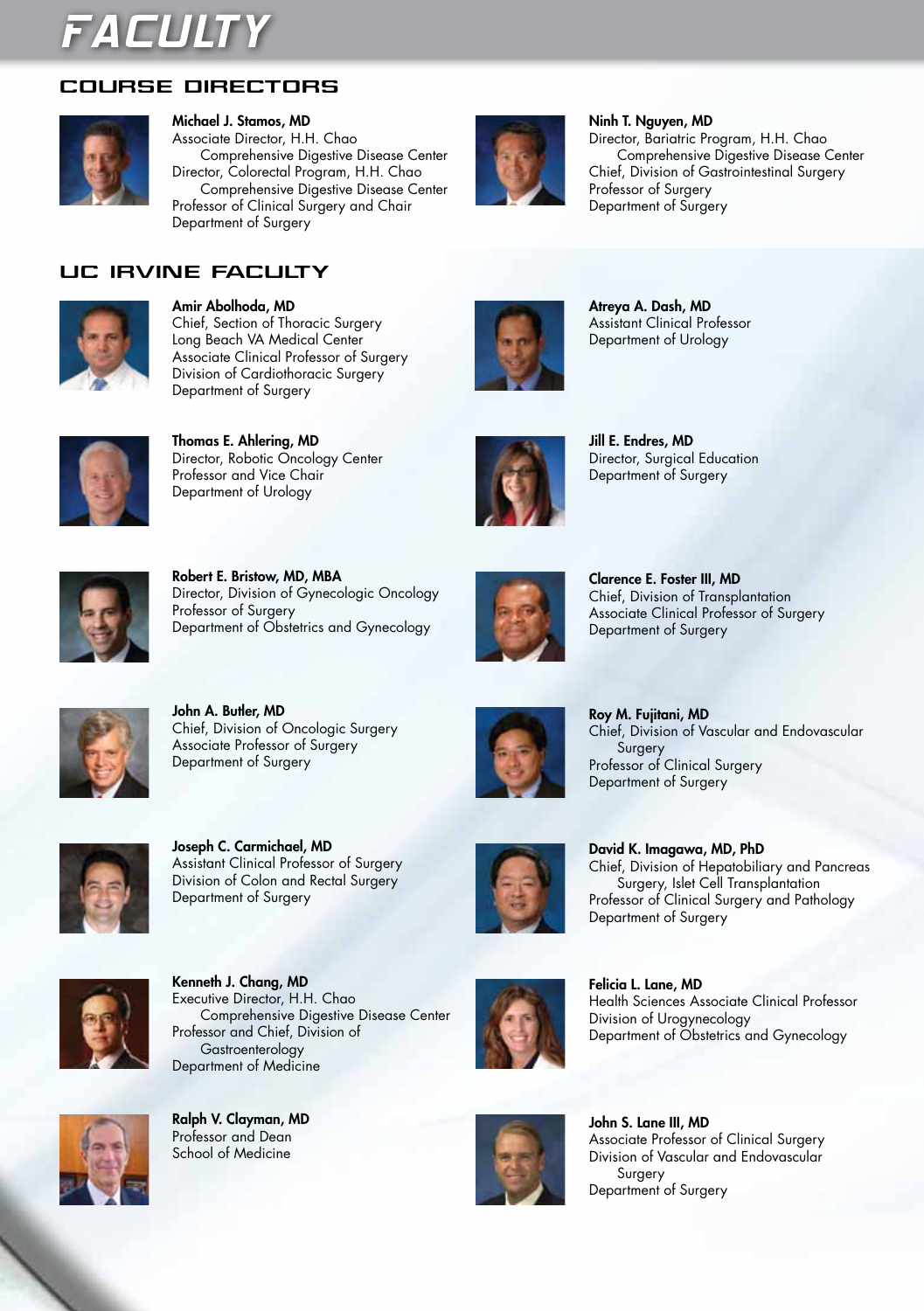## uc irvine faculty, cont'd



Michael K. Louie, MD Assistant Clinical Professor of Surgery Department of Urology



Leslie M. Randall, MD Assistant Professor Division of Gynecologic Oncology Department of Obstetrics and Gynecology



Jeffrey C. Milliken, MD Co-Director, UC Irvine Cardiovascular Center Chief, Division of Cardiothoracic Surgery Clinical Professor of Surgery



Kevin M. Reavis, MD Assistant Clinical Professor of Surgery Division of Gastrointestinal Surgery Department of Surgery



Steven D. Mills, MD Chief, Division of Colon and Rectal Surgery Assistant Clinical Professor of Surgery Department of Surgery



Brian R. Smith, MD Chief, General Surgery VA Long Beach Healthcare System Assistant Clinical Professor of Surgery Department of Surgery



Phillip Mucksavage, MD Health Sciences Clinical Instructor Department of Urology



Krishnansu S. Tewari, MD Associate Professor Division of Gynecologic Oncology Department of Obstetrics and Gynecology

Director, Bariatric Surgery & Surgical Quality Section Chief, Minimally Invasive Surgery

Stanford School of Medicine, Stanford, CA

Jun Niu, MBBS, MS, MD, PhD, FICS, FRACS

John M. Morton, MD, MPH

Director of General Surgery Chief Surgeon, QiLu Hospital

Associate Professor

## invited faculty



L. Thomas Chin, MD Surgical Director, Liver Transplantation, Laparoscopic Donor Nephrectomy Florida Hospital Transplant Center Orlando, FL



Timothy AM Chuter, MD Director, Endovascular Surgery Program Professor of Surgery University of California, San Francisco



Hiran C. Fernando, MBBS Director, Minimally Invasive Thoracic Surgery Boston Medical Center Associate Professor of Cardiothoracic Surgery Boston University



Jade Hiramoto, MD Assistant Professor of Surgery Division of Vascular Surgery University of California, San Francisco



Kemp H. Kernstine, MD, PhD Director, Lung Cancer and Thoracic Oncology Program Professor and Chief, Division of Thoracic Surgery City of Hope Medical Center and Beckman Research Institute, Duarte, CA





Medical School, Shandong University Jinan Shandong Province, China Alessio Pigazzi, MD, PhD Section Head, Minimally Invasive Surgery

Clinical Associate Professor, General Oncologic Surgery City of Hope, Duarte, CA





David Rigberg, MD Associate Professor of Surgery University of California, Los Angeles

Mark H. Whiteford, MD Director Colorectal Surgery, Providence Cancer Center Clinical Associate Professor Oregon Health & Science University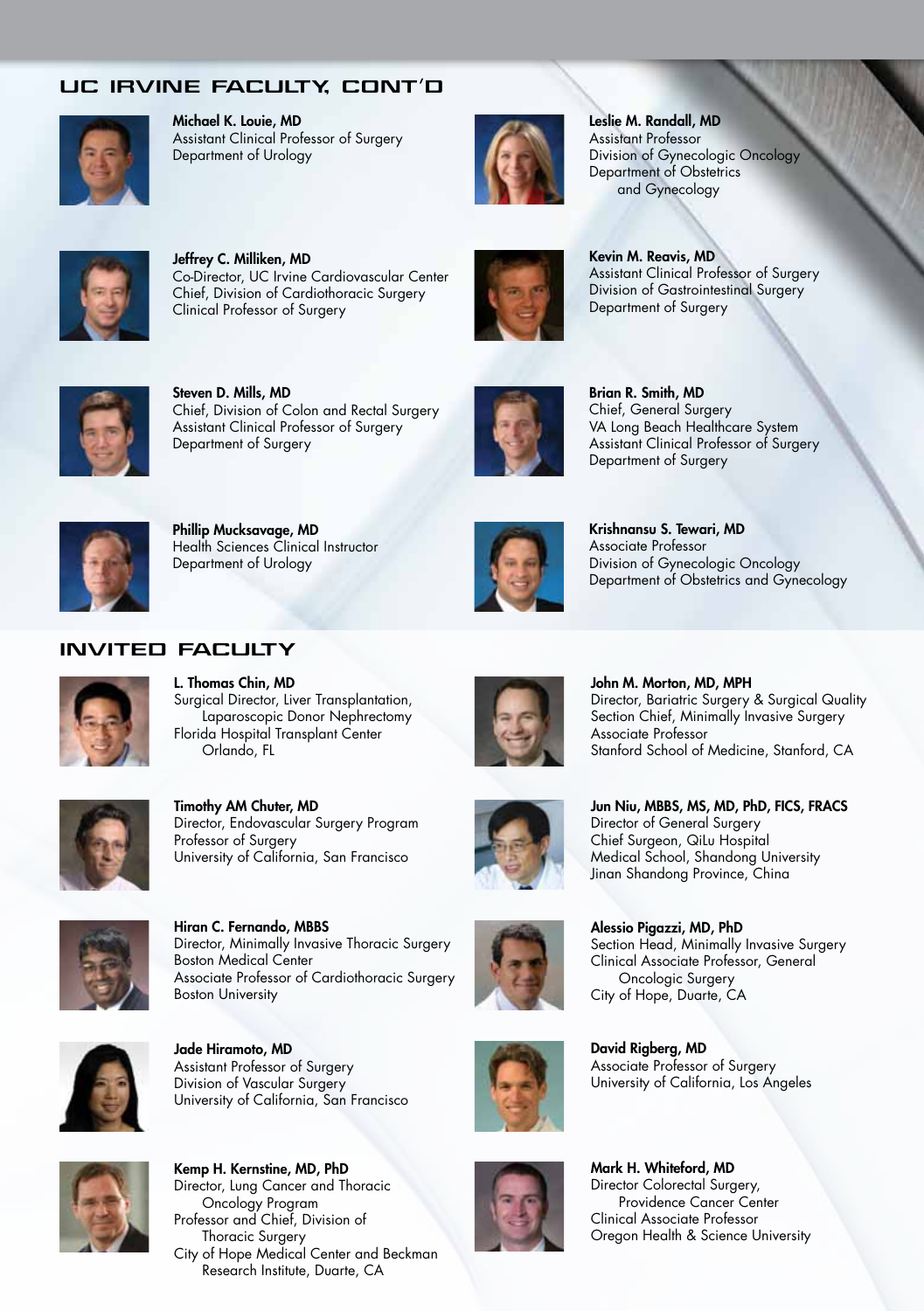# PROGRAM: August 19 - 21, 2010

## thursday, AUGUST 19

12:30 pm Registration

12:55 pm WELCOME AND COURSE INTRODUCTION Ralph V. Clayman, MD, University of California, Irvine

## SESSION I

## INNOVATIONS IN SURGERY I

|                   | Moderator: Ninh T. Nguyen, MD, University of California, Irvine                                                              |  |
|-------------------|------------------------------------------------------------------------------------------------------------------------------|--|
| $1:05$ pm         | Philosophy for Single Incision Laparoscopic Surgery:<br>Safety First<br>Ninh T. Nguyen, MD, University of California, Irvine |  |
| $1:25$ pm         | Single Incision Cholecystectomy<br>Brian R. Smith, MD, University of California, Irvine                                      |  |
| $1:40 \text{ pm}$ | No Visible Scar Colectomy<br>Michael J. Stamos, MD, University of California, Irvine                                         |  |
| $1:55$ pm         | <b>NOTES</b> in General Surgery<br>Jun Niu, MD, Shandong University, China                                                   |  |

- 2:15 pm Q & A
- 2:35 pm Break

## SESSION II INNOVATIONS IN SURGERY II

*Moderator: Michael J. Stamos, MD, University of California, Irvine*

| $3:00 \text{ pm}$ | What's New in Endovascular Surgery                     |  |  |  |  |  |  |
|-------------------|--------------------------------------------------------|--|--|--|--|--|--|
|                   | John S. Lane III, MD, University of California, Irvine |  |  |  |  |  |  |

3:20 pm What's New in Therapeutic Endoscopy? Kenneth J. Chang, MD, University of California, Irvine

3:40 pm Management of Gastrointestinal Leaks Ninh T. Nguyen, MD, University of California, Irvine

4:00 pm Robotic Gastric Bypass: Where are We? John M. Morton, MD, MPH, Stanford School of Medicine 4:15 pm Q & A

4:45 pm Adjourn

## friday, AUGUST 20

| $7:15$ am | Registration and Breakfast                                                                                          |  |  |  |  |  |
|-----------|---------------------------------------------------------------------------------------------------------------------|--|--|--|--|--|
| $7:55$ am | <b>WELCOME AND COURSE INTRODUCTION</b><br>Ninh T. Nguyen, MD, University of California, Irvine                      |  |  |  |  |  |
|           | <b>SESSION III:</b><br><b>ESOPHAGEAL SURGERY</b><br>Moderator: Ninh T. Nguyen, MD, University of California, Irvine |  |  |  |  |  |
| $8:00$ am | Management of Giant Paraesophageal Hiatal Hernia<br>Brian R. Smith, MD, University of California, Irvine            |  |  |  |  |  |
| $8:20$ am | Preoperative Weight Loss in Bariatric Surgery:<br>Is It Beneficial?                                                 |  |  |  |  |  |

John M. Morton, MD, MPH, Stanford School of Medicine

| 8:40 am       | Minimally Invasive Esophagectomy: Updates              |
|---------------|--------------------------------------------------------|
|               | Ninh T. Nguyen, MD, University of California, Irvine   |
| $\cap$ $\cap$ | $\Gamma$ $\Gamma$ $\Lambda$ $\Gamma$ $\Gamma$ $\Gamma$ |

9:00 am Endoscopic Approach to GERD Kevin M. Reavis, MD, University of California, Irvine

9:20 am Q & A

9:40 am Break

#### SESSION IV GASTRIC AND ENDOCRINE SURGERY

- *Moderator: David K. Imagawa, MD, PhD University of California, Irvine*
- 10:00 am Laparoscopic Gastrectomy: Updates Kevin M. Reavis, MD, University of California, Irvine
- 10:20 am Minimally Invasive Adrenalectomy John A. Butler, MD, University of California, Irvine
- 10:40 am Laparoscopic Distal Pancreatectomy David K. Imagawa, MD, PhD University of California, Irvine
- 11:00 am Laparoscopic/Robotic Whipple: Is It Appropriate and Feasible? To Be Announced
- 11:20 am Minimally Invasive Treatment of Liver Tumors David K. Imagawa, MD, PhD University of California, Irvine
- 11:40 am Minimally Invasive/Robotic Thyroidectomy John A. Butler, MD, University of California, Irvine
- 12:00 pm Q & A
- 12:20 PM Lunch

### SESSION V COLORECTAL SURGERY I

*Moderator: Michael J. Stamos, MD, University of California, Irvine*

- 1:20 pm Transanal Endoscopic Microsurgery (TEM): Great Tool or Gimmick? Mark H. Whiteford, MD, Oregon Health & Science **University**
- 1:40 pm Laparoscopic Colectomy for Diverticular Fistula: Is It Feasible? Steven D. Mills, MD, University of California, Irvine
- 2:00 pm Laparoscopic Proctectomy for Cancer: What are the Obstacles? Joseph C. Carmichael, MD University of California, Irvine
- 2:20 pm Laparoscopic Management of Ulcerative Colitis: Has the Paradigm Changed? Steven D. Mills, MD, University of California, Irvine

2:40 pm Break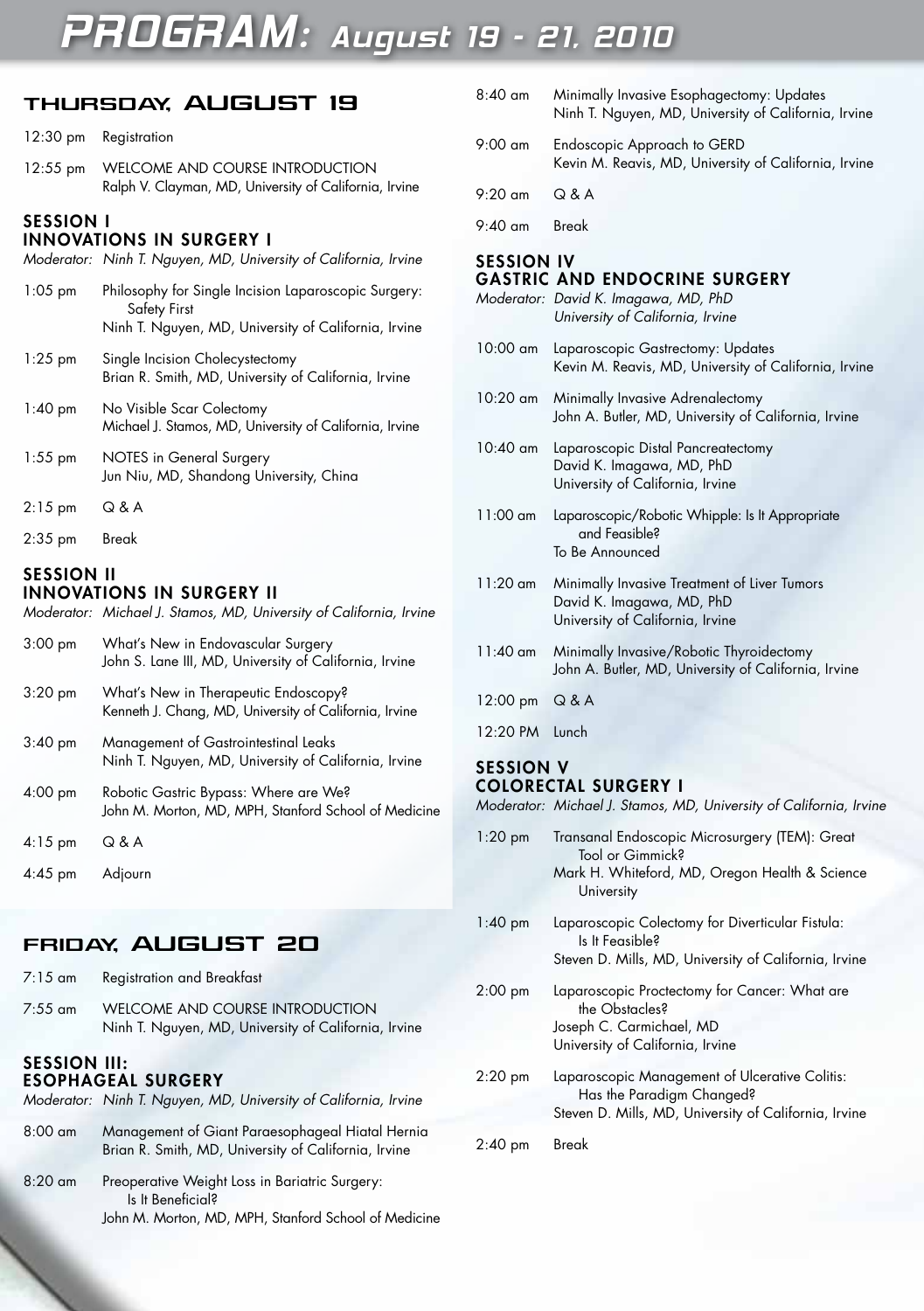## SESSION VI COLORECTAL SURGERY II

*Moderator: Michael J. Stamos, MD, University of California, Irvine*

| $3:00$ pm | Transanal NOTES: Is This Feasible or Is It Nuts? |
|-----------|--------------------------------------------------|
|           | Mark H. Whiteford, MD, Oregon Health & Science   |
|           | University                                       |

- 3:20 pm Robotic Proctectomy: The Next Frontier Alessio Pigazzi, MD, City of Hope, Duarte, CA
- 3:40 pm Maintenance of Certification: What is Available for the Minimally Invasive Surgeon? Jill E. Endres, MD, University of California, Irvine
- 4:00 pm Q & A
- 4:20 pm Adjourn

## saturday, AUGUST 21

7:00 am Registration and Breakfast

8:00 am WELCOME AND COURSE INTRODUCTION Michael J. Stamos, MD, University of California, Irvine

## SESSION VII: Breakout I - AM THORACIC, TRAUMA AND TRANSPLANT SURGERY

*Moderator: Jeffrey C. Milliken, MD, University of California, Irvine*

| $8:15$ am         | Thoracoscopic Lobectomy for Cancer<br>Amir Abolhoda, MD, University of California, Irvine                                     |  |  |  |
|-------------------|-------------------------------------------------------------------------------------------------------------------------------|--|--|--|
| $8:35$ am         | Minimally Invasive Alternatives to Surgical<br>Resection in Lung Cancer<br>Hiran C. Fernando, MBBS, Boston University         |  |  |  |
| $8:55$ am         | Robotic Management of Lung Cancer<br>Kemp H. Kernstine, MD, PhD, City of Hope<br>Medical Center, Duarte, CA                   |  |  |  |
| $9:15 \text{ cm}$ | Laparoscopic Donor Nephrectomy<br>Clarence E. Foster III, MD<br>University of California, Irvine                              |  |  |  |
| $9:35 \text{ cm}$ | Single Incision Laparoscopic Donor Nephrectomy:<br>ls LESS More?<br>L. Thomas Chin, MD, Florida Hospital Transplant<br>Center |  |  |  |

- 9:55 am Q & A
- 10:35 am Break

## SESSION VII: Breakout II - AM **GYNECOLOGY**

*Moderator: Robert E. Bristow, MD, MBA, University of California, Irvine*

| $8:15$ am | Evolution of Minimally Invasive Surgery in<br>Gynecologic Oncology<br>Leslie M. Randall, MD, University of California, Irvine |
|-----------|-------------------------------------------------------------------------------------------------------------------------------|
| $8:45$ am | Robotic Surgery for Cervical Cancer                                                                                           |

Krishnansu S. Tewari, MD University of California, Irvine

| $9:15$ am | Robotic Sacrocolpopexy<br>Felicia L. Lane, MD, University of California, Irvine                          |  |  |  |
|-----------|----------------------------------------------------------------------------------------------------------|--|--|--|
| $9:45$ am | Robotic Surgery for Endometrial Cancer<br>Robert E. Bristow, MD, MBA<br>University of California, Irvine |  |  |  |
| 10:15 am  | $Q$ & A                                                                                                  |  |  |  |
| 10:35 am  | Break                                                                                                    |  |  |  |

#### SESSION VIII: Breakout I - PM VASCULAR SURGERY

| Moderator: Roy M. Fujitani, MD, University of California, Irvine |                                                                                                                                          |  |  |  |
|------------------------------------------------------------------|------------------------------------------------------------------------------------------------------------------------------------------|--|--|--|
| 10:55 am                                                         | Endovascular Dialysis Access Salvage<br>Roy M. Fujitani, MD, University of California, Irvine                                            |  |  |  |
| 11:15 am                                                         | Update on Renal Artery Stenting<br>Jade Hiramoto, MD, University of California,<br>San Francisco                                         |  |  |  |
| 12:05 pm                                                         | Endovenous Ablation of Lower Extremity<br><b>Venous Disease</b><br>David Rigberg, MD, University of California,<br>Los Angeles           |  |  |  |
| $12:25 \text{ pm}$                                               | Update on Carotid Stenting<br>John S. Lane III, MD, University of California, Irvine                                                     |  |  |  |
| 12:45 pm                                                         | Keynote Address: Branched Endografting of<br>Thoracoabdominal Aorta<br>Timothy AM Chuter, MD, University of California,<br>San Francisco |  |  |  |
| $1:15$ pm                                                        | Q & A                                                                                                                                    |  |  |  |

1:35 pm Adjourn/Lunch

### SESSION VIII: Breakout II - PM UROLOGY

*Moderator: Thomas E. Ahlering, MD, University of California, Irvine*

| 10:55 am   | Robotic Partial Nephrectomy<br>Michael K. Louie, MD, University of California, Irvine                                                      |
|------------|--------------------------------------------------------------------------------------------------------------------------------------------|
| $11:15$ am | Robotic Cystectomy<br>Atreya A. Dash, MD, University of California, Irvine                                                                 |
| 12:05 pm   | Robotic Prostatectomy<br>Thomas E. Ahlering, MD<br>University of California, Irvine                                                        |
| 12:25 pm   | Urological Frontiers: Single Incision and<br>Incisionless Surgery<br>Phillip Mucksavage, MD<br>University of California, Irvine            |
| 12:55 pm   | Robot Assisted Radical Prostatectomy: A Review<br>of Integration 2002 - 2010<br>Thomas E. Ahlering, MD<br>University of California, Irvine |
| $1:25$ pm  | Q & A                                                                                                                                      |
| $1:45$ pm  | Adjourn/Lunch                                                                                                                              |
|            |                                                                                                                                            |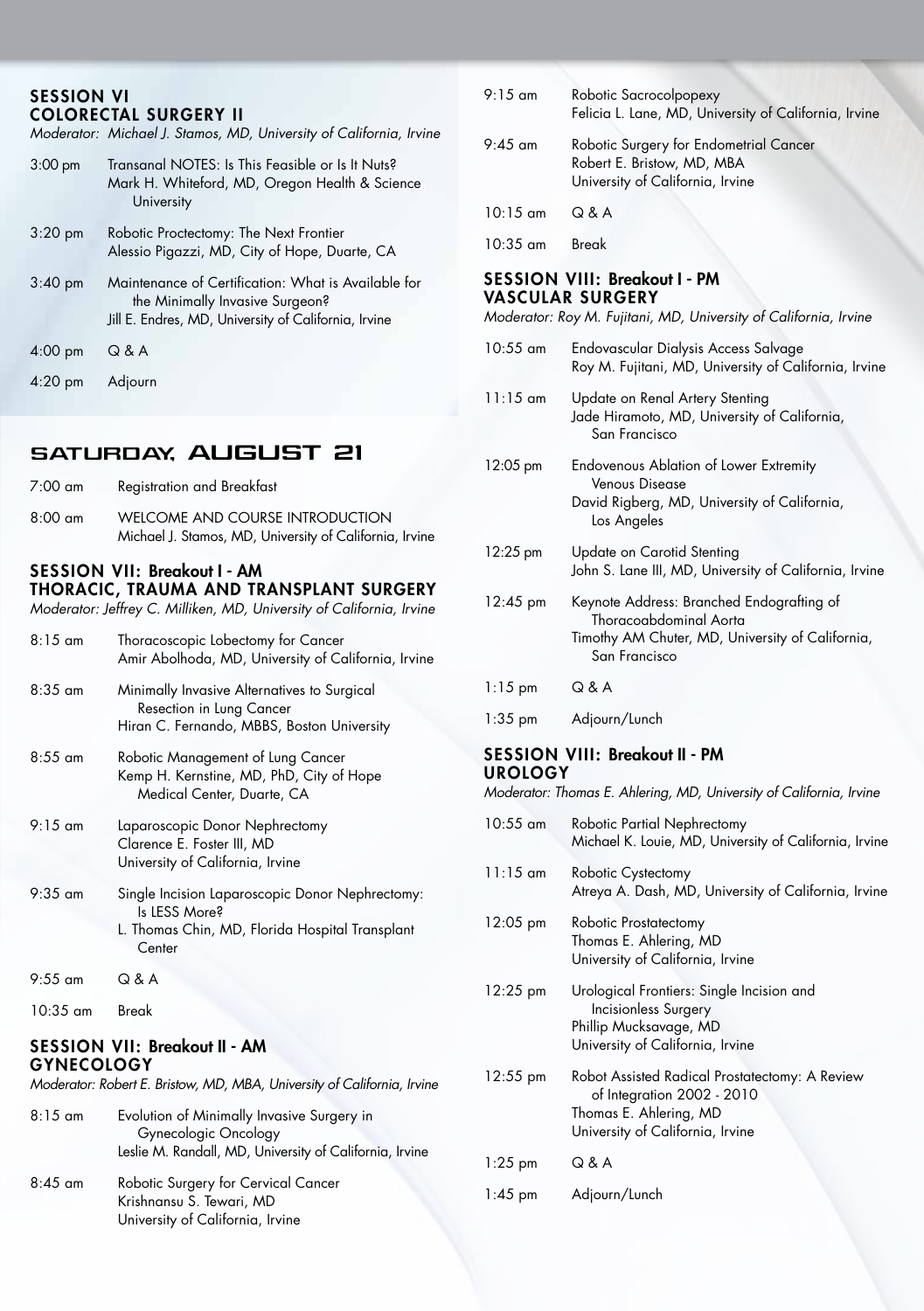# MEETING LOCATION

## COURSE **OBJECTIVES**

- $\rightarrow$  Translate the standardized terminology for minimally invasive surgery including single-port surgery, endoluminal therapy and NOTES.
- $\rightarrow$  Explain the potential benefits and limitations of minimally invasive surgery, single port surgery and endoluminal therapy relative to open surgery.
- $\rightarrow$  Identify benefits, risks and contraindications to single port minimally invasive surgery compared to traditional minimally invasive surgery.
- $\rightarrow$  Identify opportunities for endoluminal therapies to replace or support traditional minimally invasive surgery approaches.
- $\rightarrow$  Assess the evolving techniques and issues in expansion of laparoscopic surgery.



## TERRANEA RESORT 6610 Palos Verdes Drive South Rancho Palos Verdes, CA 90275

Dramatically poised at the edge of the Pacific Ocean on the Palos Verdes Peninsula, Terranea's 102 acres are infused with the elegance of a classic Mediterranean estate, the casual energy of coastal Southern California, and countless ways to spend your days – all tied together with authentic, genuine hospitality and a deep respect for this irreplaceable oceanfront setting. Terranea Resort, located just south of Los Angeles, includes a host of world-class amenities, including spectacular dining venues, a world-class spa, a stunning nine-hole golf course and family-friendly activities. For more information on the resort, visit www.terranea.com.

## accommodations

We urge you to make reservations early. A limited block of rooms has been reserved at the Terranea Resort at a special rate of \$275 + tax single or double occupancy per night. All reservations must be made individually through the hotel's reservation department. Please call toll free 800.802.8000; the group booking code is UCIRVINE. Or go to the www.terranea.com, enter arrival/departure dates, click on promo code and enter group code UCIRVINE. Attendees are responsible for their own reservations. The standard hotel individual reservation cancellation policy will apply to the individual reservations.

### ACCREDITATION

The University of California, Irvine School of Medicine is accredited by the Accreditation Council for Continuing Medical Education to provide medical education for physicians.

### DESIGNATION STATEMENT

The University of California, Irvine School of Medicine designates this educational activity for a maximum of 18 AMA PR Category 1 Credit(s)™. Physicians should only claim credit commensurate with the extent of their participation in the activity.

### ADA STATEMENT

In compliance with the Americans with Disabilities Act, we will make every reasonable effort to accommodate your needs. For any special requests, please contact Trisha James, tjames@uci.edu, 714.456.7347 by August 2, 2010.

### AB1195

This activity is in compliance with California Assembly Bill 1195, which requires continuing medical education activities with patient care components to include curriculum in the subjects of cultural and linguistic competency. For specific information regarding Bill 1195 and definitions of cultural and linguistic competency, please visit the CME website at www.cme.uci.edu.

### DISCLOSURE STATEMENT

It is the policy for the University of California, Irvine School of Medicine and University of California CME Consortium to ensure balance, independence, objectivity and scientific rigor in all CME activities. Full disclosure of conflict resolution will be made in writing via handout materials or syllabus.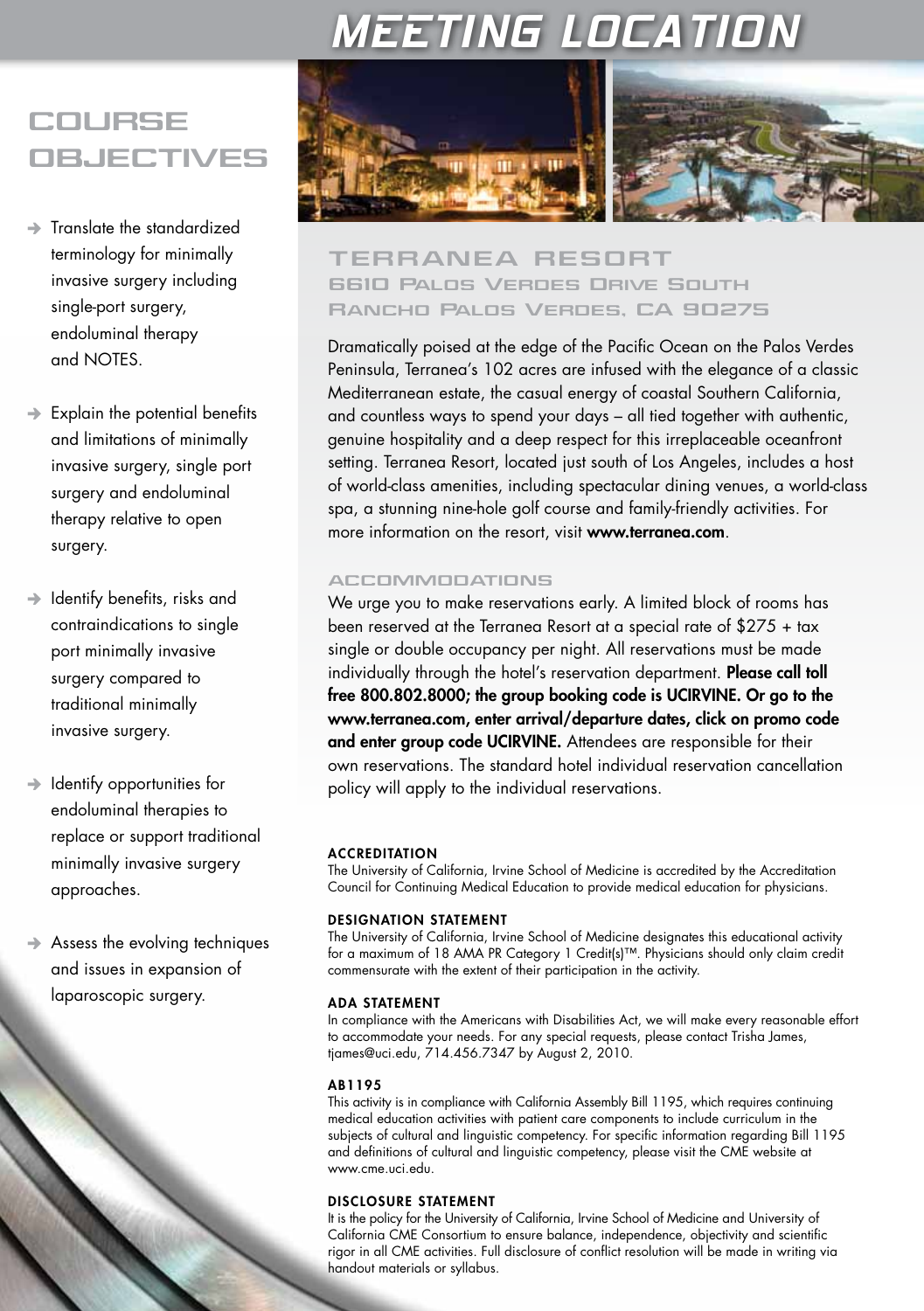# REGISTRATION

## NEW FRONTIERS IN MINIMALLY INVASIVE SURGERY 2ND ANNUAL

## AUGUST 19-21, 2010

TERRANEA RESORT, Rancho Palos Verdes, California

| Your type of practice:<br>○ Solo | $\bigcirc$ Group                  | $\bigcirc$ University |                  | $\bigcirc$ Resident/Fellow | $\bigcirc$ Retired | ○ Other: . |
|----------------------------------|-----------------------------------|-----------------------|------------------|----------------------------|--------------------|------------|
|                                  | Years in practice: $\bigcirc$ 0-4 | $\bigcirc$ 5-10       | $\bigcirc$ 11-15 | $\bigcirc$ 16-25           | $\bigcirc$ >25     |            |

Days you will be attending course (check all that apply):  $\bigcirc$  Thursday  $\bigcirc$  Sriday  $\bigcirc$  Saturday (if Saturday only, discount price applies)

## CONTACT INFORMATION

| NAME (First, Middle, Last)                                                                         | <b>INSTITUTION</b>       |            |  |  |  |
|----------------------------------------------------------------------------------------------------|--------------------------|------------|--|--|--|
| DEGREE/CERTIFICATION                                                                               | <b>MEDICAL SPECIALTY</b> |            |  |  |  |
| Preferred mailing address is (select one): O Work/Business<br>O Home                               |                          |            |  |  |  |
| ADDRESS                                                                                            |                          |            |  |  |  |
| <b>CITY</b>                                                                                        | <b>STATE</b>             | <b>ZIP</b> |  |  |  |
| E-MAIL                                                                                             |                          |            |  |  |  |
| <b>TELEPHONE</b><br>O Cell O Home<br><b>FAX</b><br>○ Work                                          |                          |            |  |  |  |
| Special Needs: If you have special assistance needs or dietary restrictions, please describe here: |                          |            |  |  |  |

### REGISTRATION

| <b>Course Registration Fee:</b>                                               |       |
|-------------------------------------------------------------------------------|-------|
| O Physicians Active in Practice                                               | \$225 |
| O Other (Retired Physicians, Fellows, RNs, other Allied Health Professionals) | \$125 |
| O Physicians, Saturday Only                                                   | \$150 |

### PAYMENT INFORMATION

| O Check is enclosed in the amount shown at right—make checks payable to UC Regents |                       |             |
|------------------------------------------------------------------------------------|-----------------------|-------------|
| Credit Card (select one):                                                          | <b>ACCOUNT NUMBER</b> | EXP. DATE   |
| ∩ Visa<br>$\bigcirc$ MC                                                            |                       | (MO/YR)     |
| $\bigcirc$ AmEx<br>○ Discover                                                      |                       |             |
| <b>SIGNATURE</b>                                                                   |                       | <b>DATE</b> |
|                                                                                    |                       |             |
|                                                                                    |                       |             |

## PLEASE MAIL COMPLETED REGISTRATION FORM AND CHECK TO:

Trisha James, Business Development, UC Irvine Medical Center

 101 The City Drive South, Bldg 56, Rm 230, Orange, CA 92868 714.456.7347 • 714.456.5357 (fax) • tjames@uci.edu